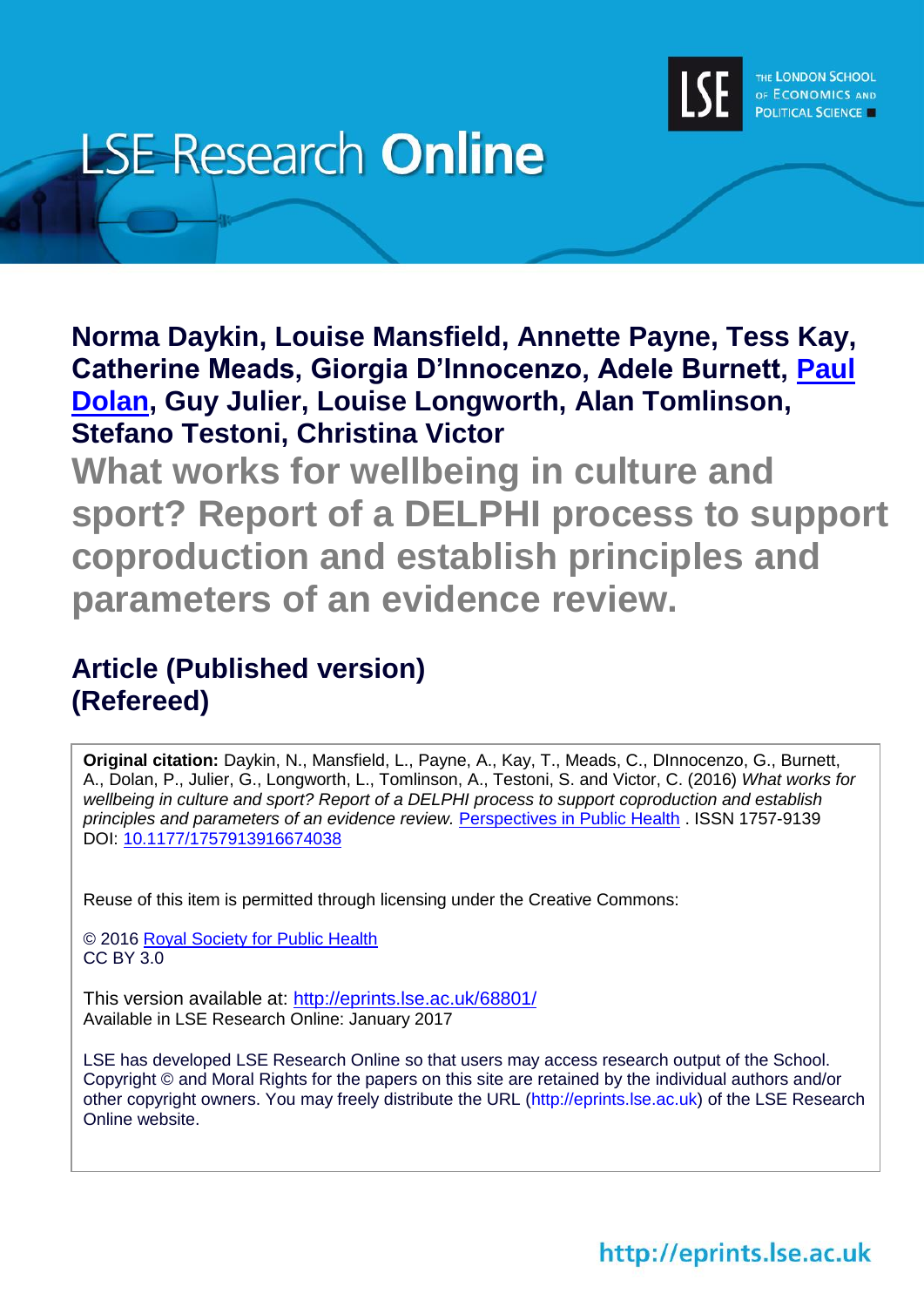What works for wellbeing in culture and sport? Report of a DELPHI process to support coproduction and establish principles and parameters of an evidence review

#### Authors

#### Norma Daykin

*Professor, Centre for the Arts as Wellbeing, The University of Winchester, Sparkford Road, Winchester SO22 4NR, UK Email: norma.daykin@winchester. ac.uk; norma.daykin@uwe.ac.uk*

Louise Mansfield *Brunel University London, Uxbridge, UK*

Annette Payne *Brunel University London, Uxbridge, UK*

Tess Kay *Professor, Brunel University London, Uxbridge, UK*

Catherine Meads *Westbrook Centre, RAND Corporation Europe, Cambridge, UK*

Giorgia D'Innocenzo *Brunel University London, Uxbridge, UK*

Adele Burnett *Brunel University London, Uxbridge, UK*

Paul Dolan *Professor, London School of Economics, London, UK*

Guy Julier *Professor, University of Brighton, Brighton, UK*

Louise Longworth *Brunel University London, Uxbridge, UK*

Alan Tomlinson *Professor, University of Brighton, Brighton, UK*

Stefano Testoni *London School of Economics, London, UK*

Christina Victor *Professor, Brunel University London, Uxbridge, UK*

Corresponding author: *Norma Daykin, as above*

Keywords culture; sport; wellbeing; evidence review; coproduction; DELPHI

# Abstract

**Aims:** There is a growing recognition of the ways in which culture and sport can contribute to wellbeing. A strong evidence base is needed to support innovative service development and a 3-year research programme is being undertaken to capture best evidence of wellbeing impacts and outcomes of cultural and sporting activities in order to inform UK policy and practice. This article provides an overview of methods and findings from an initial coproduction process with key stakeholders that sought to explore and agree principles and parameters of the evidence review for culture, sport and wellbeing (CSW).

Methods: A two-stage DELPHI process was conducted with a purposeful sample of 57 stakeholders between August and December 2015. Participants were drawn from a range of culture and sport organisations and included commissioners and managers, policy makers, representatives of service delivery organisations (SDOs) and scholars. The DELPHI 1 questionnaire was developed from extensive consultation in July and August 2015. It explored definitions of wellbeing, the role of evidence, quality assessment, and the culture and sport populations, settings and interventions that are most likely to deliver wellbeing outcomes. Following further consultation, the results, presented as a series of ranked statements, were sent back to participants (DELPHI 2), which allowed them to reflect on and, if they wished, express agreement or disagreement with the emerging consensus.

Results: A total of 40 stakeholders (70.02%) responded to the DELPHI questionnaires. DELPHI 1 mapped areas of agreement and disagreement, confirmed in DELPHI 2. The exercise drew together the key priorities for the CSW evidence review.

Conclusion: The DELPHI process, in combination with face-to-face deliberation, enabled stakeholders to engage in complex discussion and express nuanced priorities while also allowing the group to come to an overall consensus and agree outcomes. The results will inform the CSW evidence review programme until its completion in March 2018.

#### **BACKGROUND**

There is a growing recognition of the ways in which culture and sport can contribute to wellbeing. Developments in policy including local commissioning of needs-based health and social care have created new opportunities for culture and sport activities to be integrated into service

delivery.1 However, a strong evidence base is needed to support innovations of this kind. The UK What Works Wellbeing Centre has commissioned a 3-year programme of research synthesis and secondary data analysis across three areas: work and learning, community wellbeing, and culture and sport. The evidence

SAGE Publications ISSN 1757-9139 DOI: 10.1177/1757913916674038

Copyright © Royal Society for Public Health 2016 Month 201X Vol XX No X I Perspectives in Public Health 1

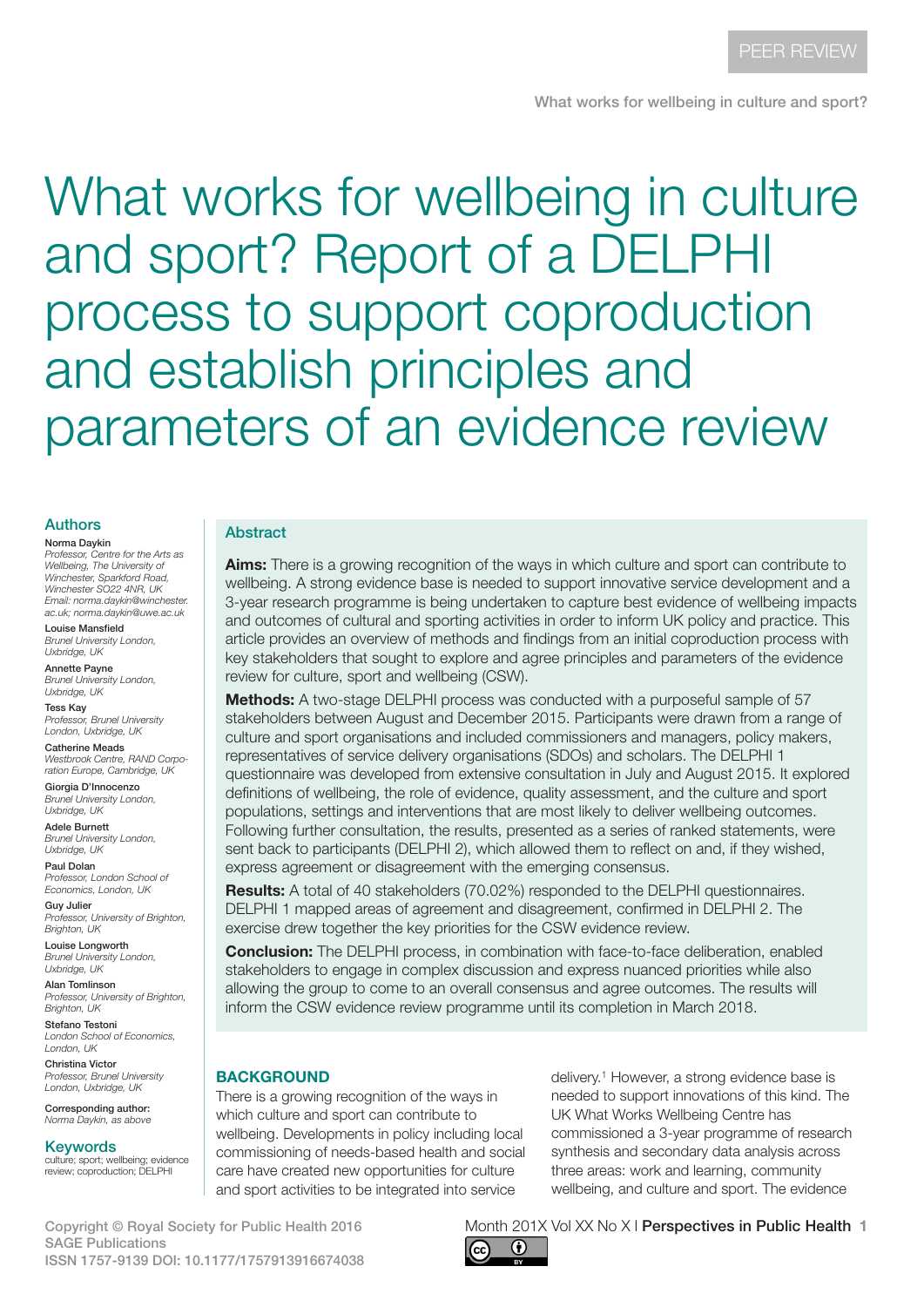reviews are funded by the Economic and Social Research Council from June 2015 to May 2018. This article reports the initial consultation process for the Culture, Sport and Wellbeing (CSW) review. The review is a collaboration between four UK universities and seeks to determine wellbeing impacts in culture and sport practices in diverse communities and contexts, and to establish how evidence can be used effectively to inform policy and practice decisions. This article briefly introduces the policy context relating to culture and sport as well as concepts of wellbeing relevant to the sectors. We then present an overview of the methods and findings from a two-stage DELPHI process with key stakeholders that sought to explore and agree principles and parameters of the CSW evidence review programme.

The importance of measuring and understanding subjective wellbeing (SWB) is becoming established in policy and decision-making in the United Kingdom.2–4 Recent developments have stimulated policy-related recognition of the importance of measuring and understanding SWB.<sup>5</sup> Since 2011, the Office of National Statistics (ONS) has assessed 'personal well-being' or 'subjective wellbeing' using four dimensions: satisfaction with life, worthwhileness, happiness and anxiety (the ONS4). Recognition of the significance of leisure practices for individual and collective wellbeing was formalised through the inclusion of measures of cultural and sporting engagement in SWB data collection by the ONS from 2013.

Scholars have long-recognised the connections between culture and wellbeing, though in varied terminology. The 1930s historians and economists saw spheres of arts and leisure/ amusement as antidotes to Marxist notions of alienated labour or routes towards a well-lived life.6,7 In the 1970s, leisure providers saw cultural, sports and community interventions as a means of enhancing quality of life.<sup>8,9</sup>

Worldwide evidence on the drivers. impact and value of engagement in culture and sport is available,10 with positive effects on wellbeing relationships reported for taking part in sports, arts,

heritage, museums, libraries, and archive activities.11 Significant associations between wellbeing and engagement in cultural and sport practices have been calculated and a financial value placed on participation in the arts (£1,084/yr), libraries (£1,359/yr) and sports (£1,127/yr).12 Physical activity is reported to be associated with increased life satisfaction, one of the ONS4 dimensions of wellbeing, for both men and women.13

Within the culture sector, a growing body of research has examined the impacts of arts programmes on health and wellbeing in both clinical and community contexts.14,15 The relevance of arts to public health concerns has been recognised.15,16 As well as examining the impact of arts on individuals, research has linked cultural interventions with personal and collective wellbeing benefits for particular social groups, including improvements in public health,<sup>17</sup> reduced inequalities,<sup>18</sup> cultural value and social capital.19

While the evidence in support of positive wellbeing impacts of culture and sport is growing, there is still a lack of consensus in policy, academic and practice circles about how to conceptualise wellbeing and best methods for measuring wellbeing outcomes.5,11,20–23 Most recently, policy makers and academics have focused on conceptualising and measuring SWB; the feelings, experiences and sentiments arising from what people do and how they think.20 To date, SWB has been most often assessed by asking people to provide global and retrospective evaluations of their life and experiences (e.g. in national and international surveys). There is a distinction between evaluative and experiential measures of SWB, the former capturing how people think they feel overall, the latter identifying how people feel over time based on what they are doing in a particular setting. Evaluative approaches to SWB are useful to policy making but are likely to provide only partial representations of people's wellbeing experiences over time and in different contexts. It has been found that cultural and physical activity–related activities (e.g. going to the theatre/museums, dancing, performing music and reading)

are strongly associated with improved *experienced* happiness and reduced anxiety.24

In terms of evidence review work, there are ongoing questions about what criteria to use in judging the evidence for CSW, as well as concern about the influence of hierarchies of evidence drawn from medicine and health disciplines.25 Frameworks need to recognise the broad range of evidence types currently used to inform policy and practice decision-making.26,27 There is some reported ambivalence from commissioners, managers, deliverers and researchers working in sport and culture towards the imposition of evaluation models that privilege methodologies that may not be appropriate for these contexts.1

#### Aims

The project seeks to work with stakeholders to develop a shared understanding of what works, and what does not work, in culture and sport in order to inform public policy and funding priorities as well as professional practice. The project commenced with a 6-month collaborative development phase, which included a two-stage DELPHI activity involving 57 participants from the UK culture and sport sectors, designed to establish agreed principles and parameters for the 3-year CSW evidence review programme (see Supplementary Material). The DELPHI approach offered a way to build consensus through an iterative, structured process that gives all participants an equal voice.

#### **METHODS**

A 6-month collaborative process including face-to-face workshops, interviews, observations and consultation with stakeholders informed a two-stage DELPHI process to establish priorities for the CSW evidence review. The DELPHI technique originated in the late 1940s as a method of aggregating the judgements of a number of individuals in order to improve the quality of decision-making.28 It involves sending questionnaires to participants, sometimes in more than one round, asking them to state their level of agreement with a series of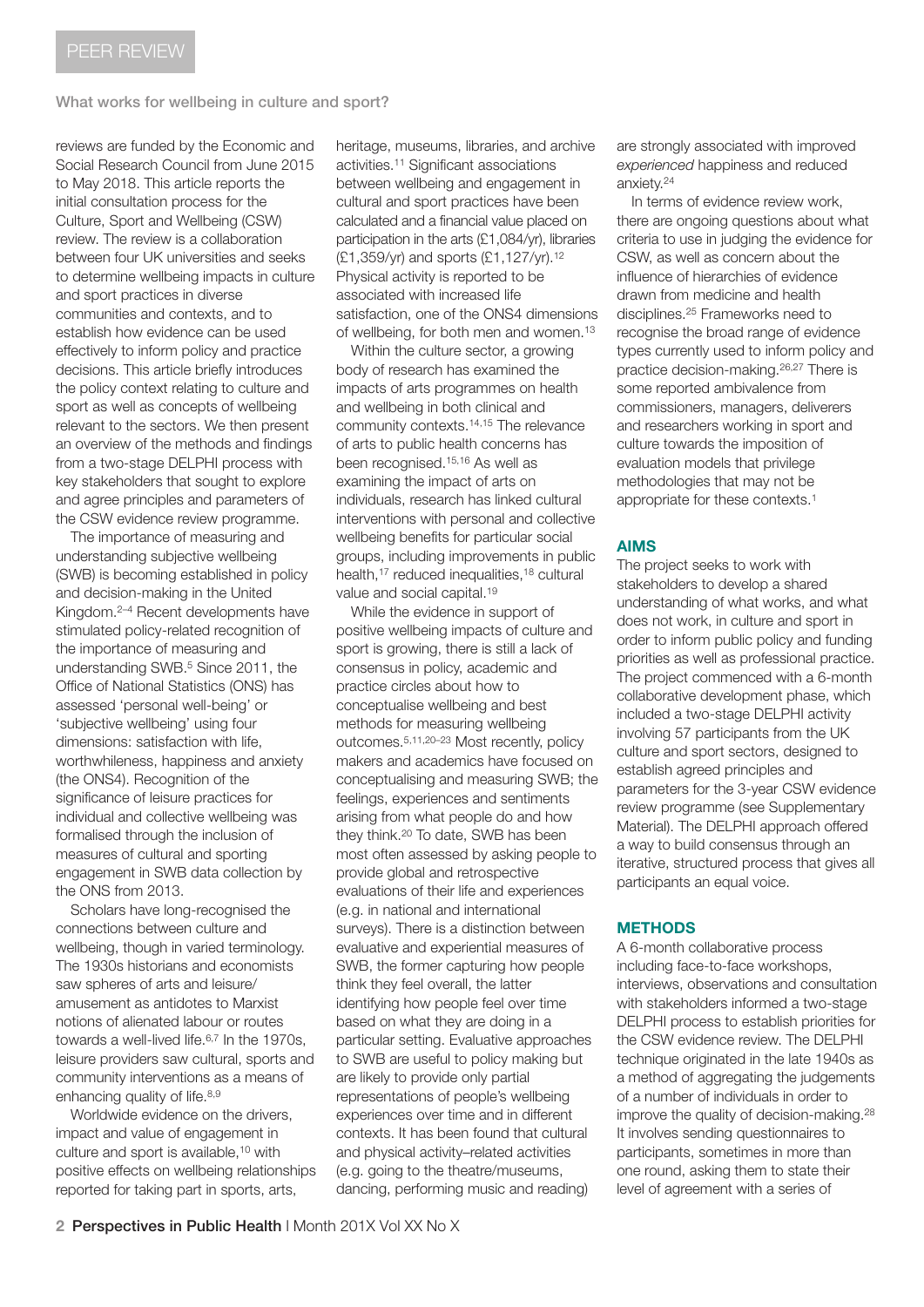statements. The technique can guide policy and service development, supporting priority-setting while allowing a wide range of people to contribute to decisions.29 People do not have to meet together in order to complete the DELPHI process, which makes it a relatively efficient and accessible methodology. However, the process and data are enriched by building on prior face-to-face discussions.30 This allows the questionnaires to include statements generated by participants and stakeholders rather than by researchers. Participants' responses are often ranked using mean scores, producing a group judgement. The outcomes of a DELPHI process can be influenced by the methods for analysing the results, particularly by the decision where to place the threshold of consensus. This can be high or low depending on the aims of the particular exercise. If a high threshold is adopted, there will be fewer resulting statements, but these may be too bland to be useful.30 If a low threshold of consensus is adopted, the statements may mask important disagreements.

An initial questionnaire (DELPHI 1) was devised following consultation at a 2-day event at Brunel University London in July 2015 with a purposeful sample of 34 delegates drawn from national and regional policy, commissioning, research and service delivery organisations (SDOs) in culture and sport. The initial sample was identified by the research team, which includes culture and sport academics from four UK universities, who have been working and collaborating with a wide range of sector stakeholders for several years. Snowball sampling identified further respondents suggested by participants and through consultation with the national What Works delivery partners.

Telephone interviews were subsequently conducted with 20 stakeholders who could not attend the workshops. Participants discussed definitions of SWB, research challenges and priorities for the CSW evidence review. Data were audio recorded and transcribed and thematic analysis was undertaken using principles outlined by Braun and Clarke.31 The results were

discussed with a sub-sample of professionals, practitioners and service users from the participating organisations at a series of dissemination events in December 2015, including sessions where researchers observed activities delivered by culture and sport SDOs and discussed evaluation issues with participants. Written informed consent was taken for all data capture activities. The project received ethics approval from the Brunel University London Ethics committee (reference CHLS-RE41-14).

Thematic analysis<sup>31</sup> of project data revealed four broad themes including definitions and dimensions of wellbeing, the purpose of evaluation, hierarchies of evidence, and culture, health and wellbeing populations, settings and interventions. These data will be reported on in full in a different paper. Here, we describe the next stage of the consultation process, which sought to establish the key principles and map the parameters of the review using the DELPHI method. The data were drawn together into 10 questions addressed at stakeholders (Figure 1). These were elaborated in a 10-item DELPHI 1 questionnaire (Supplementary Table 1).

For each question, respondents were asked to rate how much they agreed or disagreed with up to eight pre-set responding statements by rating each of them from 5 (*agree strongly*) through 3 (*neither agree nor disagree*) to 1 (*disagree strongly*). The statements drew directly on the interpretive process of the qualitative data and adopted the same language and phrasing used by participants during discussions and conversations in order to ensure a grounded approach to the consensus development process. Hence, the questionnaire design process was inductive: the questionnaire, while it covers many issues that one would expect to see in a discussion of evidence review for culture and sport, is specific to the project and not intended as a generally applicable tool.

The DELPHI 1 questionnaire was sent to 54 participants identified from the workshops including commissioners and managers (14), policy makers (14), scholars and fellows (13), and representatives of SDOs (13).

Questionnaire data were entered into a spreadsheet and imported into statistical analysis software (IBM SPSS Statistics v. 20; IBM, Armonk, NY). As well as examining overall rankings, we compared the rankings for different sub-groups with the overall means in order to explore possible disagreements and nuanced standpoints of the different stakeholders. In view of the small numbers in the groups, we calculated *p*-values and significance using unpaired *t*-tests for this purpose. An analysis of variance (ANOVA) test compared the means of groupings with each other to identify similarities and differences in group preferences.

The results were shared with stakeholders in collaborative dissemination events before a second questionnaire was sent out to 57 people (the original DELPHI 1 sample plus three additional stakeholders who we identified during collaboration). In the DELPHI 2 questionnaire, the top five statements from DELPHI 1 were presented in rank order, with a rank of 1 indicating the most important statement, a rank of 2 indicating the second most important statement and so on. Out of a total of 69 statements, 9 were excluded at DELPHI 2; hence, this second questionnaire was not substantially different in scope from DELPHI 1. The purpose of DELPHI 2 was to offer participants the opportunity to mark any disagreements with the DELPHI 1 results. However, given that the DELPHI 1 results had been arrived at via a considerable consultation process we did not expect substantial disagreements at this stage.

Participants who disagreed with the order in which the statements were presented were able to assign new ranks; otherwise, they did not assign new ranks to the statements. It was made clear that answers that were left blank would be treated as agreeing with the initial rankings.

#### **RESULTS** DELPHI 1

The DFI PHI 1 questionnaire was returned by 38 participants: commissioners and managers (9), policy makers (11), scholars and fellows (10),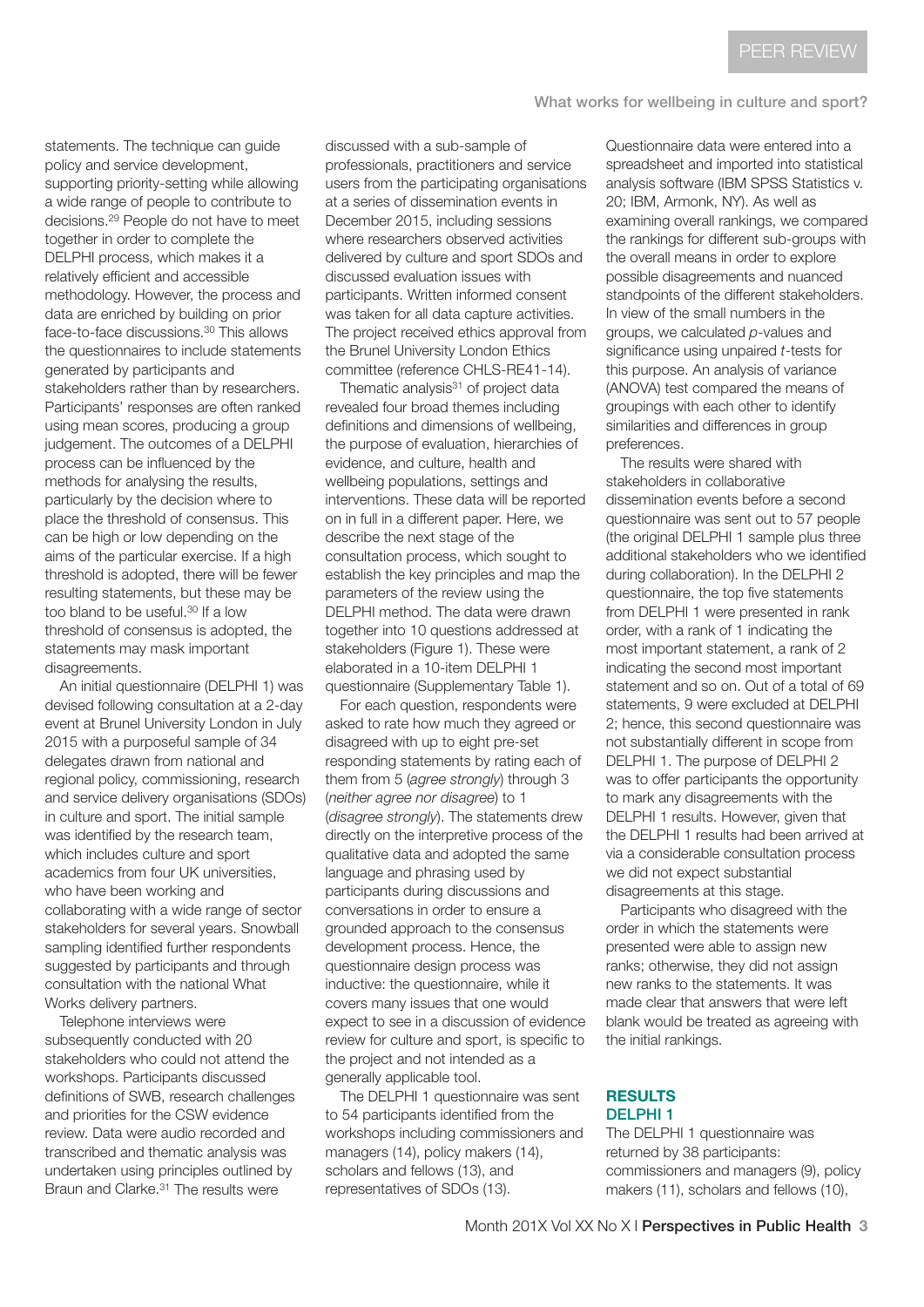# Figure 1.

#### A total of 10 questions on principles and parameters of the CSW evidence review.

- 1. What is meant by wellbeing in the context of the culture and sport evidence review?
- 2. What is the purpose of evidence in culture and sport?
- 3. What forms of evidence and evaluation are most needed?
- 4. How should the review respond to the state of the current evidence base in culture and sport?
- 5. To what extent should a hierarchy of evidence inform the culture and sport evidence review?
- 6. How should the review approach quality assessment?
- 7. What key dimensions of wellbeing should be included in the review? 7a) Personal dimensions of wellbeing
	- 7b) Culture/sport-based dimensions of wellbeing
	- 7c) Social dimensions of wellbeing
- 8. What populations are effective wellbeing interventions likely to be working with?
- 9. What settings are most likely to be delivering effective wellbeing interventions?
- 10. What culture and sport interventions are likely to have the strongest impact on wellbeing?

and representatives of SDOs (8) (Supplementary Table 1). In one case, three people from the same organisation completed a joint response, which was counted as a single response. The results (Supplementary Table 1) show the range of priorities and illustrate key issues that are pertinent to the review process, including definitions and dimensions of wellbeing, the role of evidence, approaches to quality assessment, and the populations and settings and interventions most likely to deliver wellbeing in culture and sport. The statements and rankings reflect the range of responses discussed during workshops and interviews.

As well as determining the overall rankings of statements, we examined variations in ratings between the groups using unpaired *t*-tests. We selected statements that were ranked first or second by sub-groups where these statements were ranked lower than fourth overall. There were five such statements (Supplementary Tables 2–5).

When asked 'What is meant by wellbeing in the context of the culture and sport evidence review', the SDO group gave second ranking to the statement 'we need to adopt an

inductive approach that assesses wellbeing in each specific context' (mean  $= 1.5$ , standard deviation (SD)  $= 0.926$ ). This statement was ranked fifth overall  $(mean = 2.32, SD = 0.989)$ . The difference was significant (*p* = .0369). SDO rankings also differed from the overall rankings in their responses to the statement, 'To what extent should a hierarchy of evidence inform the culture and sport evidence review?' The statement 'The review should include anecdotal evidence and testimonials' was ranked first by SDOs (mean = 1.38,  $SD = 1.061$ ) compared with fifth overall  $(mean = 2.58, SD = 1.030)$ . This difference was very significant (*p* = .0047). There were non-significant  $(p =$ .5041) differences in rankings of the statement, 'Evaluation should be embedded in practice and should not disrupt service delivery'. This was ranked second by SDOs (mean  $= 1.43$ , SD  $=$ 1.134) compared with fourth overall  $(mean = 1.73, SD = 1.071).$ 

Supplementary Tables 3 and 4 show differences in preferences of commissioners and managers, scholars and policy makers, although none of these were significantly different. In response to the question 'What forms of evaluation are most needed?', commissioners and managers gave first ranking to the statement 'Case studies and stories are needed in order to explain the wellbeing benefits of participation in culture and sport to participants and funders' (mean = 1.56, SD = 1.333). This statement was ranked fifth overall (mean =  $1.76$ , SD =  $1.149$ ).

When asked 'what is the purpose of evidence in culture and sport?', scholars gave second ranking to the statement 'Evaluation should be as independent as possible' (mean = 1.40, SD = 0.699), compared with fifth overall (mean = 1.87,  $SD = 1.07$ ). Policy makers ranked this statement third (mean  $= 1.87$ , SD  $=$ 1.070). An ANOVA test revealed that overall, the groups voiced similar preferences with few significant differences. Hence, the scholars and policy makers did not have a significant difference of opinion from each other, or all the respondents taken together.

The analysis shows that there were just two statements in relation to which significant differences between groups were found, both of which related to SDOs. The statistics show that with these two exceptions all the groups are in agreement, giving very similar responses to the questions in DELPHI 1. This would suggest that the resulting consensus statement can enable a common strategy to be drawn up to assess the effect of policies and initiatives on wellbeing with which all the groups can agree.

# DELPHI 2

Two commissioners/managers who had not responded to DELPHI 1 completed DELPHI 2 (Supplementary Table 2), bringing the total of responses to 40 (70.02%). After two follow-up communications, eight respondents returned the questionnaire with the original rankings confirmed, or sent an email or spoke to a researcher on the phone confirming their agreement. A further six did not reply and, as they had been advised, their responses were logged as signalling agreement. A total of 26 respondents returned the questionnaire with minor changes, but these did not result in any changes to the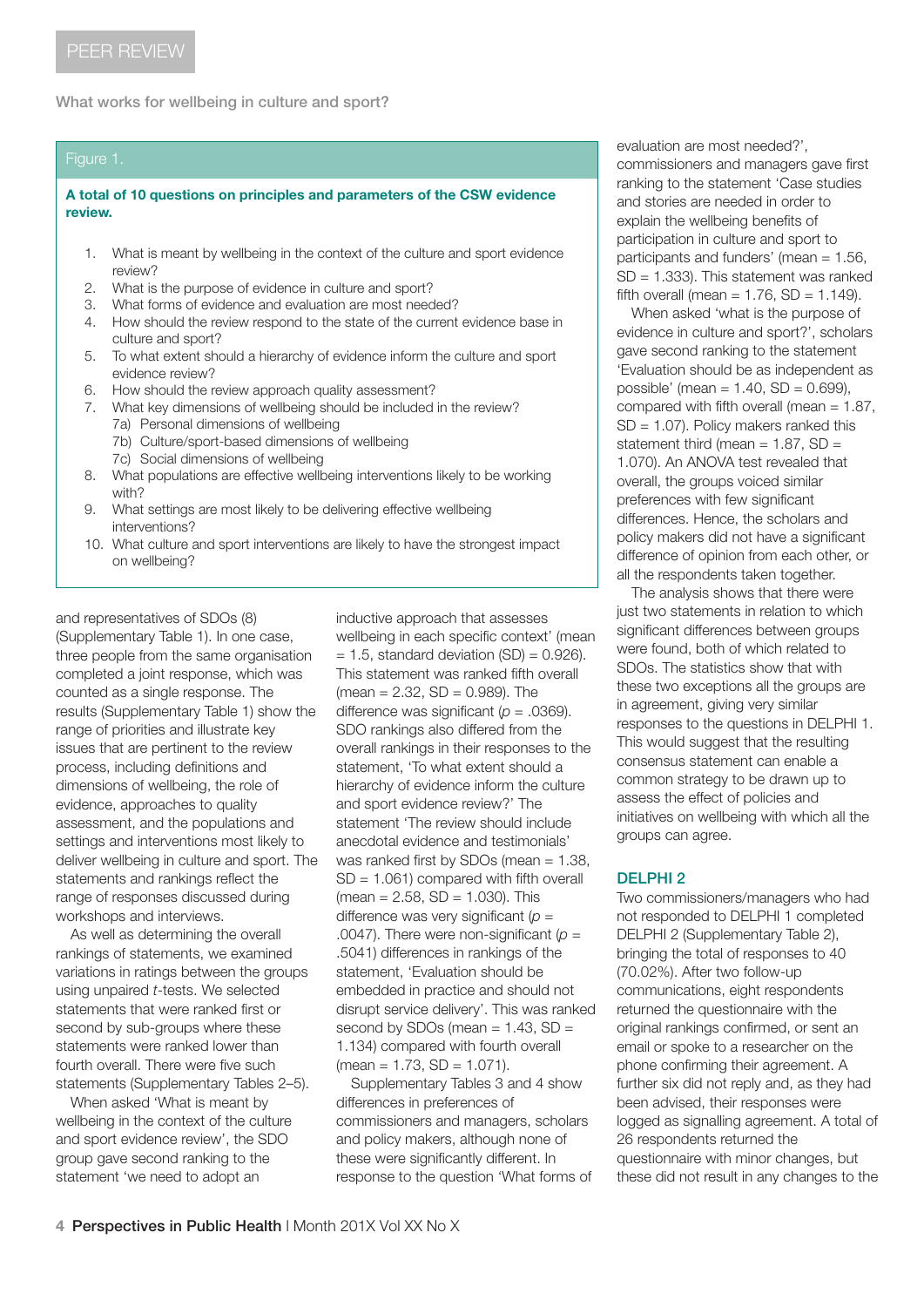overall rankings (Supplementary Tables 5–10). The final results show a strong pattern of agreement, which is perhaps unsurprising given that the DELPHI 2 questionnaire came at the end of a 6-month in-depth face-to-face and online consultation. To a degree, all the statements are important to stakeholders and have the potential to inform the evidence review. While it is not necessary for the purposes of this exercise to impose a rigid threshold of consensus, here we make a perhaps arbitrary distinction between statements that made it into the top three and those ranked fourth or fifth in order to highlight key priorities.

In response to the question 'What is meant by wellbeing in the context of the culture and sport evidence review?' (Supplementary Table 5), the highest ranked statement (mean  $= 1.5$ , SD  $=$ 1.109) was 'we need a common definition of wellbeing on which to base evaluation and research' followed by 'We need to include a range of wellbeing dimensions into evidence reviews in addition to the ONS4' (mean = 2.20, SD = 0.648) and 'The ONS four dimensions of wellbeing (life satisfaction, worthwhileness, happiness and anxiety) are important to the sector' (mean =  $3.08$ , SD = 0.694). Lower priority was given to 'We need to avoid reductionist, over-simplistic approaches in order to capture complex dimensions of wellbeing' (mean = 3.73, SD = 0.960) and 'We need to adopt an inductive approach that assesses wellbeing in each specific context' (mean = 4.48, SD  $= 1.198$ ).

Participants were asked to respond to the question, 'what is the purpose of evidence in culture and sport?' (Supplementary Table 6). The top three statements were the following: 'Evidence is needed to secure and maintain funding for culture and sport' (mean =  $1.55$ , SD = 0.986), 'Evidence is needed to inform programme planning and best practice in culture and sport' (mean  $= 2.00$ , SD  $=$ 0.853) and 'Evidence should help to understand the experiences of those who take part in culture and sport' (mean  $= 2.70$ , SD  $= 0.853$ ). Lower ranked were 'Evidence should identify potentially negative wellbeing impacts of culture and

sport' and 'Evaluation should be as independent as possible' (mean = 4.70,  $SD = 0.687$ ).

Respondents were asked, 'what forms of evidence and evaluation are most needed?' The higher ranking statements (Supplementary Table 7) were the following: 'Evaluation should identify what doesn't work as well as what works' (mean = 1.78, SD = 1.330), 'There is a need for longitudinal evidence in culture and sport' (mean  $= 2.08$ , SD  $=$ 0.888) and 'We need evidence of how things work not just outcomes measurement' (mean  $= 3.08$ , SD  $=$ 0.829). Lower ranked were 'Evaluation should be embedded in practice and should not disrupt service delivery' (mean  $= 3.90$ , SD  $= 0.841$ ) and 'Case studies and stories are needed in order to explain the wellbeing benefits of participation in culture and sport to participants and funders' (mean = 4.18,  $SD = 1.279$ ).

Respondents were asked, 'How should the review respond to the state of the current evidence base in culture and sport?' (Supplementary Table 8). The highest ranked statements were 'The review should encompass evidence produced by a diverse group of stakeholders including professionals, practitioners and service delivery organisations' (mean  $= 1.25$ , SD  $=$ 0.588), 'We should prioritise helping to develop clear quality criteria that can be used in future evaluation in culture and sport' (mean =  $2.30$ , SD =  $0.791$ ) and 'The review should help to develop theories of change based approaches to wellbeing evaluation' (mean = 3.05, SD = 0.876). Lower ranked were as follows: 'The review needs to recognise that the current evidence base for wellbeing in culture and sport is weak' (mean = 3.90,  $SD = 0.810$ ) and 'We need to prioritise collating and evaluating published literature in culture and sport' (mean =  $4.50, SD = 1.038$ ).

Participants were asked, 'To what extent should a hierarchy of evidence inform the culture and sport evidence review?' (Supplementary Table 9). Highest ranked statements were the following: 'The review should include rigorous qualitative evidence in culture and sport' (mean =  $1.40$ , SD =  $0.900$ ),

'The review should include examples or approaches that are relevant to small organisations, e.g. case studies' (mean =  $2.15$ , SD = 0.622) and 'The review should include unpublished (grey) literature' (mean  $= 3.14$ , SD  $= 0.770$ ). Lower ranked were 'The review should prioritise finding robust quantitative research, including RCTs, in culture and sport' (mean =  $3.78$ , SD =  $1.025$ ) and 'The review should include anecdotal evidence and testimonials' (mean = 4.53,  $SD = 1.012$ .

Participants were asked, 'How should the review approach quality assessment?' (Supplementary Table 10). Highest ranked statements were the following: 'Quality assessment in evidence should include the extent to which evaluation has been informed by the views of those who take part in culture and sport' (mean  $= 1.25$ , SD  $=$ 0.630), 'The review should adopt a clear step wise progression from lower quality evidence to gold standard' (mean = 2.30, SD = 0.791) and 'Applying health based hierarchies of evidence will overlook good evidence in culture and sport'  $(mean = 2.88, SD = 0.853)$ . Lower ranked were 'Quality assessment in evidence should include the extent to which the evaluation has been informed by stakeholder views' (mean = 3.95, SD = 0.597) and 'The review should only include evidence that meets accepted quality criteria in quantitative and qualitative research' (mean  $= 3.95$ , SD  $=$ 0.925).

Participants elaborated on dimensions of wellbeing relevant to culture and sport. These were divided into personal dimensions, sector-specific dimensions and social dimensions (Supplementary Table 11). The results regarding personal dimensions of wellbeing reveal priorities of 'confidence and self-esteem', 'happiness' and 'meaning and purpose' (respective means = 1.28, 2.48, 2.83, SDs = 0.679, 0.1062, 0.931). 'Reduced anxiety' and 'optimism' were ranked lower (respective means = 3.83, 4.60, SDs = 0.712, 0.778). Regarding sector-specific dimensions, priorities are 'coping and resilience' (mean  $= 1.40$ , SD  $= 0.672$ ), 'capability and achievement' (mean  $= 2.25$ , SD  $= 0.670$ ) and 'personal identity' (mean = 2.65, SD = 0.893). 'Sporting or creative skills and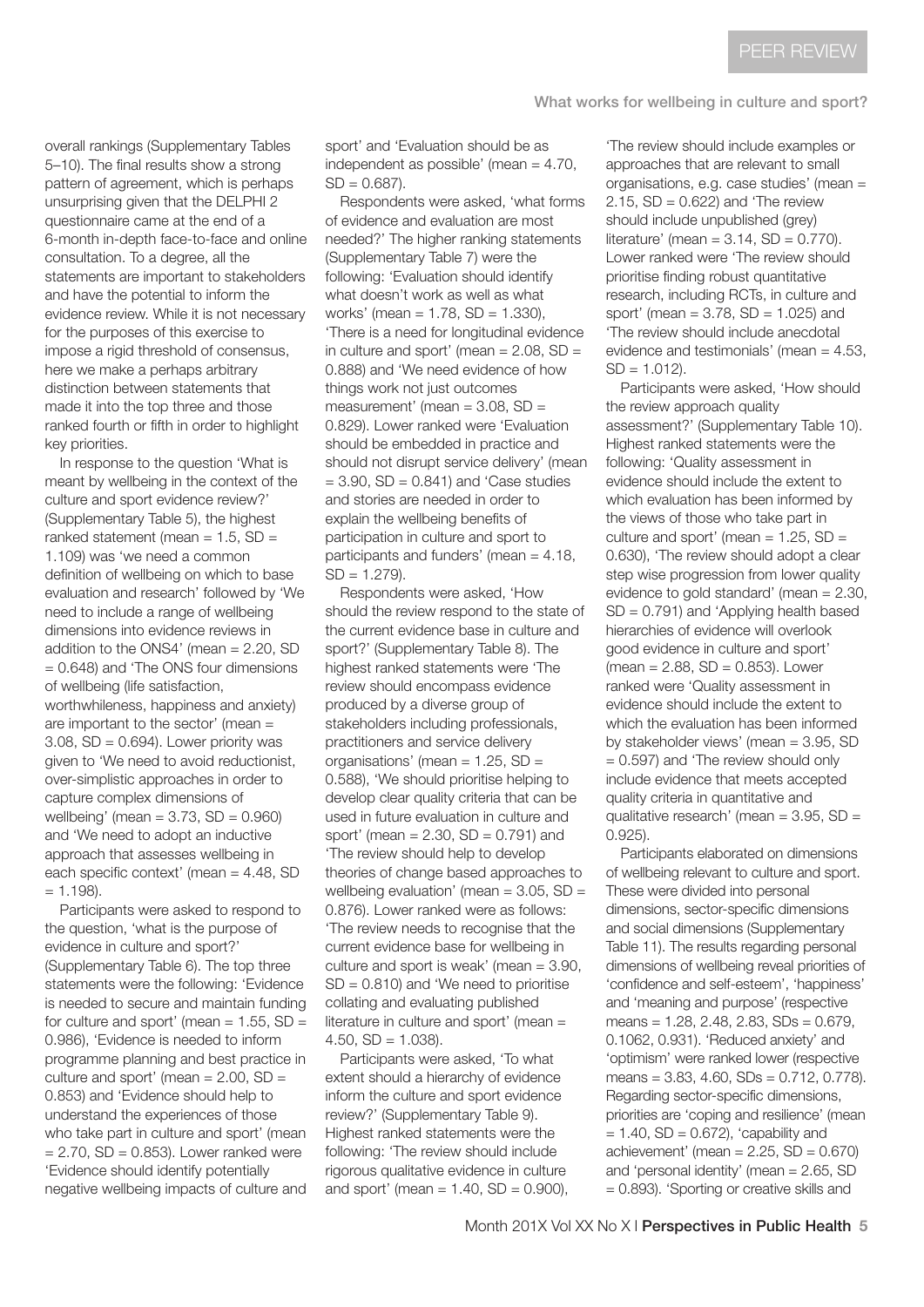expression' and 'life skills such as employability' were ranked lower (respective means  $= 4.00, 4.70, SDs =$ 0.716, 0.853). Regarding social dimensions of wellbeing, highest ranked were 'belonging and social identity' (mean  $= 1.18$ , SD  $= 0.675$ ), 'sociability and new connections' (mean  $= 2.48$ , SD  $= 0.905$ ) and 'bonding and social capital' (mean =  $3.23$ ,  $SD = 0.733$ ). After this came 'reducing social inequalities' (mean =  $3.55$ ,  $SD = 1.037$ ) and 'reciprocity and giving to others' (mean  $= 4.58$ , SD  $=$ 0.874).

Participants were asked, 'What populations are effective wellbeing interventions likely to be working with?' (Supplementary Table 12). Higher priority are 'General population: open access community-based culture and sport'  $(mean = 1.25, SD = 0.630)$ , 'Specific, targeted populations (e.g. age, gender, ethnicity, low income, disability)' (mean = 1.93,  $SD = 0.350$ ) and 'People who have been identified as having a specific health condition' (mean 3.00, SD = 0.641). Lower ranked were 'People in targeted geographical areas' and 'People who are members of cultural and sporting interest groups' (respective means =  $3.90, 4.93, SDs = 0.496$ , 0.350).

Participants were asked, 'What settings are most likely to be delivering effective wellbeing interventions?' (Supplementary Table 13). Priorities were 'Community-based culture, sport and leisure' (mean =  $1.18$ , SD =  $0.501$ ), 'School based arts and culture and sport' (mean =  $2.12$ , SD =  $0.501$ ) and 'NHS/social care, statutory & third sector' (mean =  $2.98$ , SD =  $0.530$ ). Lower priority were 'School based sport' and 'Culture and sport in commercial organisations' (respective means = 4.03,  $4.65$ , SDs = 0.486, 0.893).

Finally, participants were asked, 'What culture and sport interventions are likely to have the strongest impact on wellbeing?' (Supplementary Table 14). Highest priorities were 'Group based interventions led by a volunteer or peer'  $(mean = 1.25, SD = 0.588)$ , 'Individual activity that can be done alone' (mean = 2.28,  $SD = 0.506$ ) and 'Group based interventions led by a professional' (mean  $= 2.60$ , SD  $= 0.788$ ). Lower ranked were

'Non-active sport and culture (e.g. TV)' and 'Taking part in "elite" culture and sport' (respective means  $= 4.23, 4.65,$ SDs = 0.698, 0.622).

In terms of settings, participants' responses suggest that evidence for wellbeing impacts of culture and sport will be found across communities, schools, National Health Service (NHS)/social care, statutory and third sector as well as commercial organisations. Finally, in terms of delivery models, the approaches include group-based interventions led by volunteers, peers and professionals, individual activity that can be done alone, non-active sport and culture and taking part in 'elite' culture and sport.

#### **DISCUSSION**

The outcomes of a DELPHI process can be influenced by the placement of the threshold of consensus. A high threshold will produce fewer consensus statements, while a low threshold may mask important disagreements. We have not sought to generate definitive answers using the DELPHI in this study or impose a rigid threshold of consensus. To a degree, all the statements are important to stakeholders as they are drawn from an extensive consultation process in which a range of views were expressed. Instead, we have sought to illustrate broad and sometimes nuanced priorities that will inform the scope and parameters of a 3-year evidence review programme examining the impact of culture and sport on wellbeing.

The interpretation of the quantitative results is informed by the qualitative analysis which revealed four broad themes including definitions and dimensions of wellbeing, the purpose of evaluation, hierarchies of evidence, and culture, health and wellbeing populations, settings and interventions.

With regard to definitions and dimensions of wellbeing, the results show that there is broad support for the adoption of a common definition of wellbeing on which to base evaluation and research. The value of the ONS4 is recognised, but other dimensions are relevant to the culture and sport sectors, such as personal dimensions of wellbeing; for example, confidence and

self-esteem, happiness, and meaning and purpose, sector-specific dimensions such as coping and resilience, capability and achievement and personal identity, and social dimensions, including belonging and social identity, sociability and new connections, and bonding and social capital. These dimensions may not represent a complete fit with the ONS4, but they reflect practice in the culture and sport sectors and therefore need to be taken into account in evidence review.

With regard to the purpose of evaluation, there is strong acceptance of the principle that evidence is needed to secure and maintain funding for culture and sport and that its evaluation is needed to inform programme planning and best practice in culture and sport. There is also general support for the principle that evaluation should identify what does not work as well as what works.

It is with regard to hierarchies of evidence that some interesting results have emerged. Discussions about hierarchies of evidence in workshops, and the resulting statements and priorities, reflect the particularities of the sector and may appear to be at odds with conventional wisdom in public health. During workshops, participants devoted considerable energy to discussing the current state of evidence in culture and sport. They gave strong support to the idea of a collaborative programme of evidence generation that engages diverse groups of stakeholders. They also recognised the need for the development of clear quality criteria that are relevant to assessment of evidence in culture and sport. However, participants ranked rigorous qualitative evidence, case studies and grey literature more highly than they did experimental methods and randomised controlled trials (RCTs). This reflects the state of the evidence in culture and sport, where most projects are evaluated using mixed methods and many evaluations are unpublished reports. Methodologies such as RCTs are only beginning to be applied and have often been viewed as challenging and inappropriate in complex and sensitive contexts.1,25 Sector particularities may have also influenced participants' statements in relation to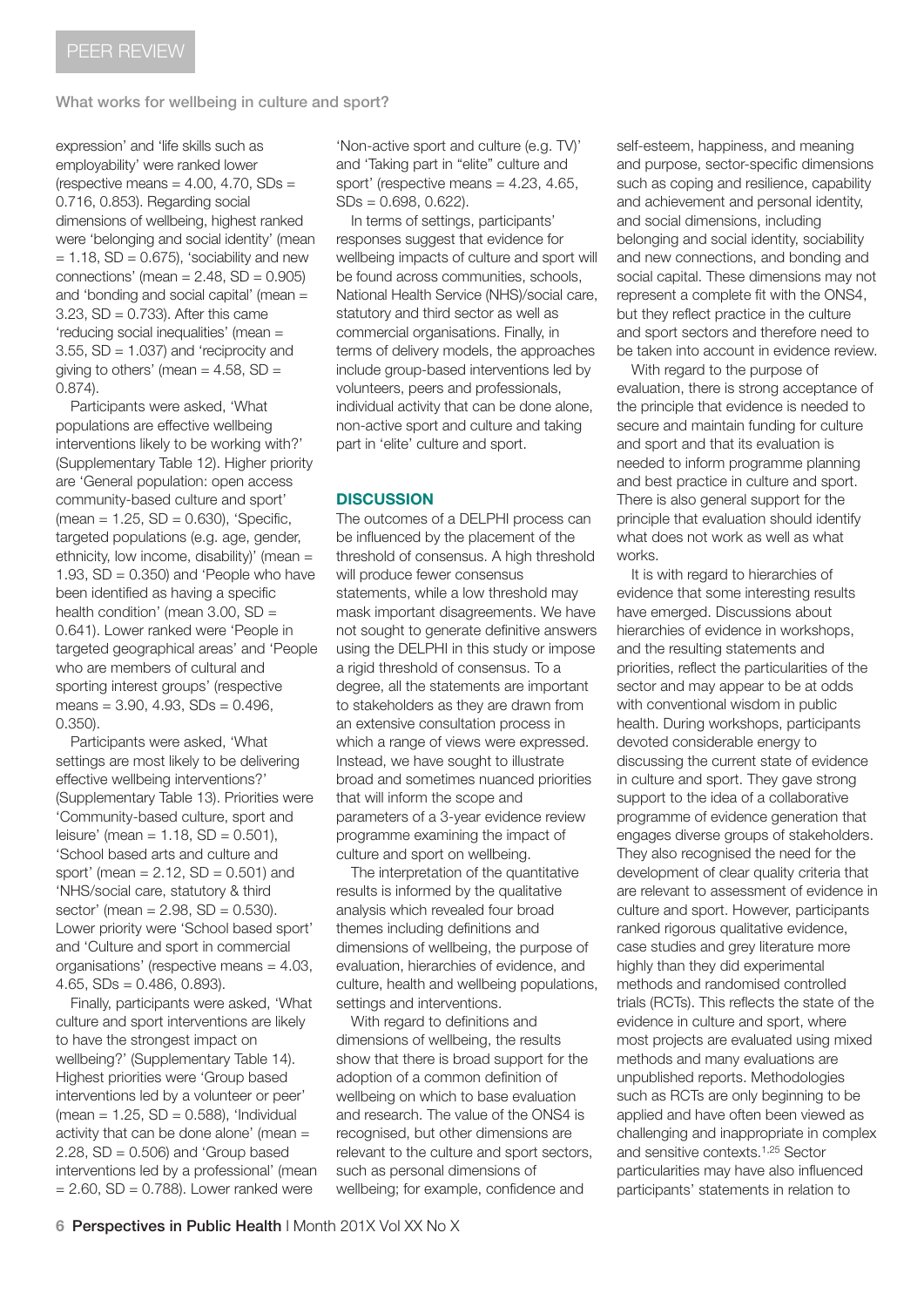quality assessment, where there is an emphasis on consultation and participant engagement as well as recognition of the need for progression from lower quality evidence to gold standard. There seems to be some disagreement about what constitutes low quality evidence as well as scepticism towards the application of health-based hierarchies and fear that this will overlook evidence that is valued by stakeholders in culture and sport.

Regarding populations, settings and interventions, a number of priorities emerged. Priority populations are community-based culture and sport populations as well as specific populations targeted because of demographic and socioeconomic characteristics or existing health conditions. Priority-settings are communities, schools and health care rather than commercial organisations. Priority interventions are group based and individual, but not necessarily passive forms of engagement or taking part in 'elite' culture and sport. The results also indicate the populations, settings and intervention models which might reveal best evidence.

Regardless of whether consensus is reached, the DELPHI process records all views and therefore allows minority viewpoints to be clearly identified. These may be just as important to policy makers, stakeholders and researchers as majority views. Our study shows that there is broad agreement across the three groups of stakeholders across these key principles and parameters. There were some differences in the priorities of three groupings included in the study: SDOs seem to favour inductive, qualitative approaches to evaluation that do not disrupt service delivery, and are also more ready than others to recognise the value of anecdotal evidence and testimonials. Apart from this, there were no significant differences between the groups. These sub-group differences at DELPHI 1 did not prevent the group from reaching an overall consensus at DELPHI 2.

There are few areas of strong disagreement in these DELPHI results; however, the nuanced views, particularly in relation to the conduct of evaluation as well as hierarchies of evidence and quality assessment, reveal that SDOs may have slightly different agendas when it comes to evaluation and evidence than other groups. This may reflect the relatively early stage of development of the evidence base in this field and indicates a need for ongoing consultation to ensure that nobody is left behind when it comes to development and application of evaluation methodologies.

### Strengths and Limitations of The Study

A strength of the study is the response rate of 70.02% from a purposeful sample of participants selected on the basis of their organisational role and involvement across a range of CSW contexts. However, this was not a comprehensive survey of a representative sample of organisations and stakeholders involved in CSW. Time and resources prohibited this, but the Delphi technique has proved useful for including a focused sample of participants from diverse backgrounds in deliberation and consensus development. It has the advantage of being democratic in that it allows all participants an equal chance of influencing the results.

It could be said that the presentation of statements in rank order at DELPHI 2 was leading. However, DELPHI 2 was the culmination of 6 months of collaborative development in face-to-face workshops, interviews, observations and online communication with stakeholders, many of whom the research team have known and been collaborating with for several years. We would not have expected substantial reworking of priorities at this stage. In order to distinguish higher and lower priorities, we have applied a basic threshold of consensus, identifying the top three statements as higher priority. However, we recognise that this is somewhat arbitrary and that all the statements were of value to stakeholders.

# **CONCLUSION**

The DELPHI process, in combination with extensive face-to-face deliberation, has enabled stakeholders to engage in complex discussion and express

nuanced priorities while also allowing a diverse group to come to an overall consensus and agree priorities. We have demonstrated the importance of consultation to ensure that professionals, practitioners and service users can contribute to evaluation and evidence review. The degree of consensus reached suggests that the resulting statement can inform the development of a broad strategy to assess the effect of policies and initiatives on wellbeing with which all the groups can agree.

The exercise revealed strong support across stakeholders for a common definition of wellbeing on which to base research and evidence, provided that this can encompass dimensions that are important in culture and sport, such as confidence and self-esteem, as well as social dimensions of wellbeing. The exercise also revealed strong support for evidence generation, to show wellbeing outcomes of culture and sport, to help to secure funding and therefore contribute to sustainability, to inform programme planning, and to understand the experiences of those who take part in culture and sport. Furthermore, the data showed clear support across stakeholder groups for the use of quality criteria to assess evaluation. Stakeholders' aspirations to go beyond the ONS4 and focus on the importance of context may be revealing a preference for experiential measures of SWB in culture and sport. Our project will explore how people feel while they are engaged in experiences of culture and sport as well as identifying how culture and sport impact on SWB overall.

While there is support for quality standards in evidence review, the ambivalence that was revealed surrounding hierarchies of evidence, together with support for forms of evidence typically seen as lower quality, is perhaps a reflection of the relatively early stage of development of evidence generation for wellbeing outcomes in culture and sport.

The process has highlighted the dimensions of wellbeing that are important to the sector, as well as the populations, settings and types of intervention that it is important to focus on. Together with the analysis of the